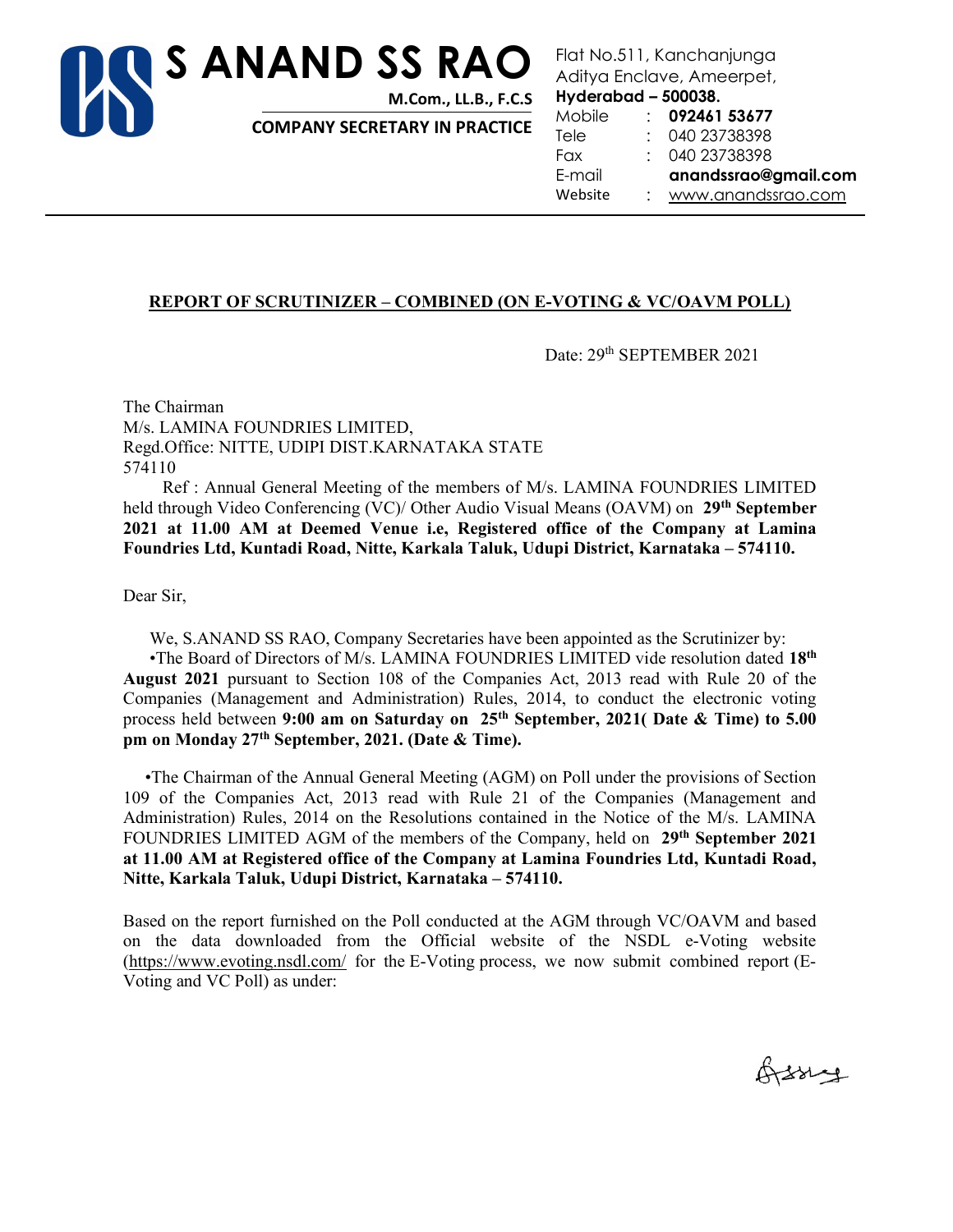### Item No:1

# Adoption of Financial Statements as an Ordinary Resolution.

(i) Voted in favour of the resolution:

| Number<br>members<br>voted<br>in <sub>1</sub><br>$E$ -Voting | Votes cast   Members | $\vert$ (shares)- $\vert$ Voted through $\vert$ (<br>$E - Voting \mid VC/OAVM$<br><b>POLL</b> | through<br><b>POLL</b> | of Number of Number of Number of Total Number of $\%$ of total<br>Votes cast   Votes Cast   number<br>shares)- through <b>E</b> voting   valid<br>through $\vert$ cast<br>and<br>VC/OAVM   VC/OAVM Poll | $\circ$ of $\vert$<br>votes |
|--------------------------------------------------------------|----------------------|-----------------------------------------------------------------------------------------------|------------------------|---------------------------------------------------------------------------------------------------------------------------------------------------------------------------------------------------------|-----------------------------|
|                                                              | 3520906              |                                                                                               | 600                    | 3521506                                                                                                                                                                                                 | 100                         |

(ii) Voted against the Resolution

| of <sub>l</sub><br><i>Number</i><br>members<br>voted<br>in <sub>1</sub><br>E Voting | Votes<br>(shares)-<br><b>E</b> Voting | $cast \mid$ Members<br>Voted-<br>through<br><b>VC/OAVM</b><br><b>POLL</b> | Votes cast   Votes<br>through<br><b>POLL</b> | Number of Number of Number of Total Number of \% of total<br>shares)-   through $\mathbf{E}\text{-voting}$   valid<br>through $\vert$ cast<br>and<br><b>VC/OAVM</b>   <b>VC/OAVM</b> Poll | $Cast \mid number$<br>$\circ$ f<br>votes |
|-------------------------------------------------------------------------------------|---------------------------------------|---------------------------------------------------------------------------|----------------------------------------------|-------------------------------------------------------------------------------------------------------------------------------------------------------------------------------------------|------------------------------------------|
|                                                                                     | $\theta$                              |                                                                           |                                              |                                                                                                                                                                                           |                                          |

(iii) Invalid Votes

| Number<br>$of \mid$<br>members<br>voted<br>in<br>$E$ -Voting | Number<br><b>V</b> otes<br>(shares)-<br><b>E</b> Voting | of   Number<br>Voted-<br>$cast \mid$ Members<br>through<br><b>VC/OAVM POLL</b> | of   Number<br>Votes cast<br>shares)-<br>through<br><b>VC/OAVM</b><br><b>POLL</b> | of Total<br>Number<br>-of<br>Votes Cast through E-<br>voting and through<br><b>VC/OAVM Poll</b> |
|--------------------------------------------------------------|---------------------------------------------------------|--------------------------------------------------------------------------------|-----------------------------------------------------------------------------------|-------------------------------------------------------------------------------------------------|
|                                                              |                                                         |                                                                                |                                                                                   | O                                                                                               |

No Votes are casted in both E-voting and VC/OAVM Poll at the AGM by the same shareholder .

### RESULT

As the number of votes cast in favour of the resolution was more/less than the number of votes cast against, we report that the Ordinary Resolution with regard to Item no.1 as set out in the Notice of the AGM is passed in favour/against of the resolution with requisite majority.

Orssig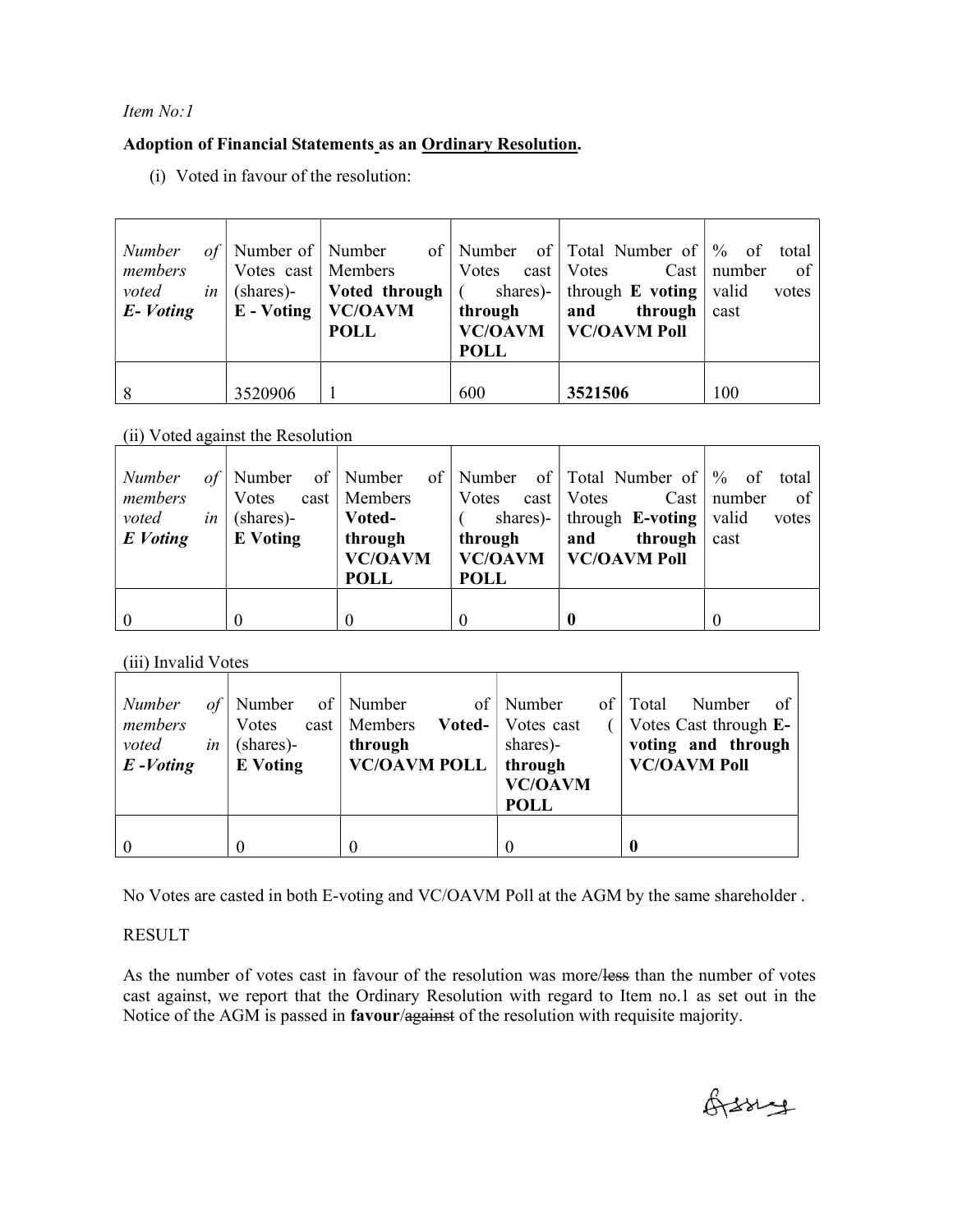#### Item No:2

To Appoint a Director in Place of Mr. Nitte Vinaya Hegde ( DIN 00043080) who retires by rotation and being eligible, offers himself for re-appointment as an Ordinary Resolution.

(i) Voted in favour of the resolution:

| Number<br>οf<br>members<br>voted<br>in<br>E-Voting | <b>Number</b> of Number<br><b>Votes</b><br>(shares)-<br>$E - Voting$ | of<br>$\text{cast}$   Members<br>Voted-<br>through<br><b>VC/OAVM</b><br><b>POLL</b> | Number<br>Votes cast<br>shares)-<br>through<br><b>VC/OAVM</b><br><b>POLL</b> | of   Total Number of $\frac{1}{2}$ of total<br><b>Votes</b><br><b>through E-voting</b> $\vert$ valid votes<br>through<br>and<br><b>VC/OAVM Poll</b> | <b>Cast</b>   number of $\vert$<br>cast |
|----------------------------------------------------|----------------------------------------------------------------------|-------------------------------------------------------------------------------------|------------------------------------------------------------------------------|-----------------------------------------------------------------------------------------------------------------------------------------------------|-----------------------------------------|
|                                                    | 3520906                                                              |                                                                                     | 600                                                                          | 3521506                                                                                                                                             | 100                                     |

### (ii) Voted against the Resolution

| <b>Number</b><br>οf<br>members<br>voted<br>in | Number<br>Votes<br>(shares)- | of   Number<br>of<br>cast   Members<br>Voted- | of 1<br>  Number<br>Votes cast<br>shares)- | Total Number of \% of total<br>Votes<br>through $E$ -voting   valid votes | Cast   number of |
|-----------------------------------------------|------------------------------|-----------------------------------------------|--------------------------------------------|---------------------------------------------------------------------------|------------------|
| E-Voting                                      | <b>E</b> Voting              | through<br><b>VC/OAVM</b><br><b>POLL</b>      | through<br><b>VC/OAVM</b><br><b>POLL</b>   | through<br>and<br><b>VC/OAVM Poll</b>                                     | cast             |
|                                               |                              | $\theta$                                      |                                            |                                                                           |                  |

### (iii) Invalid Votes

| Number   |                     | of Number of Number of Members Number of Votes Total Number of     |                |                     |
|----------|---------------------|--------------------------------------------------------------------|----------------|---------------------|
| members  |                     | Votes cast   Voted- through   cast ( shares)-   Votes Cast through |                |                     |
| voted    | <i>in</i> (shares)- | <b>VC/OAVM POLL</b>                                                | through        | E-voting<br>and     |
| E Voting | <b>E</b> Voting     |                                                                    | <b>VC/OAVM</b> | through             |
|          |                     |                                                                    | <b>POLL</b>    | <b>VC/OAVM Poll</b> |
|          |                     |                                                                    |                |                     |
|          | $\theta$            |                                                                    |                |                     |

No Votes are casted in both E-voting and VC/OAVM Poll at the AGM by the same shareholder.

### RESULT

As the number of votes cast in favour of the resolution was more/less than the number of votes cast against, we report that the Ordinary Resolution with regard to Item no.2 as set out in the Notice of the AGM is passed in **favour/against** of the resolution with requisite majority.

Orssings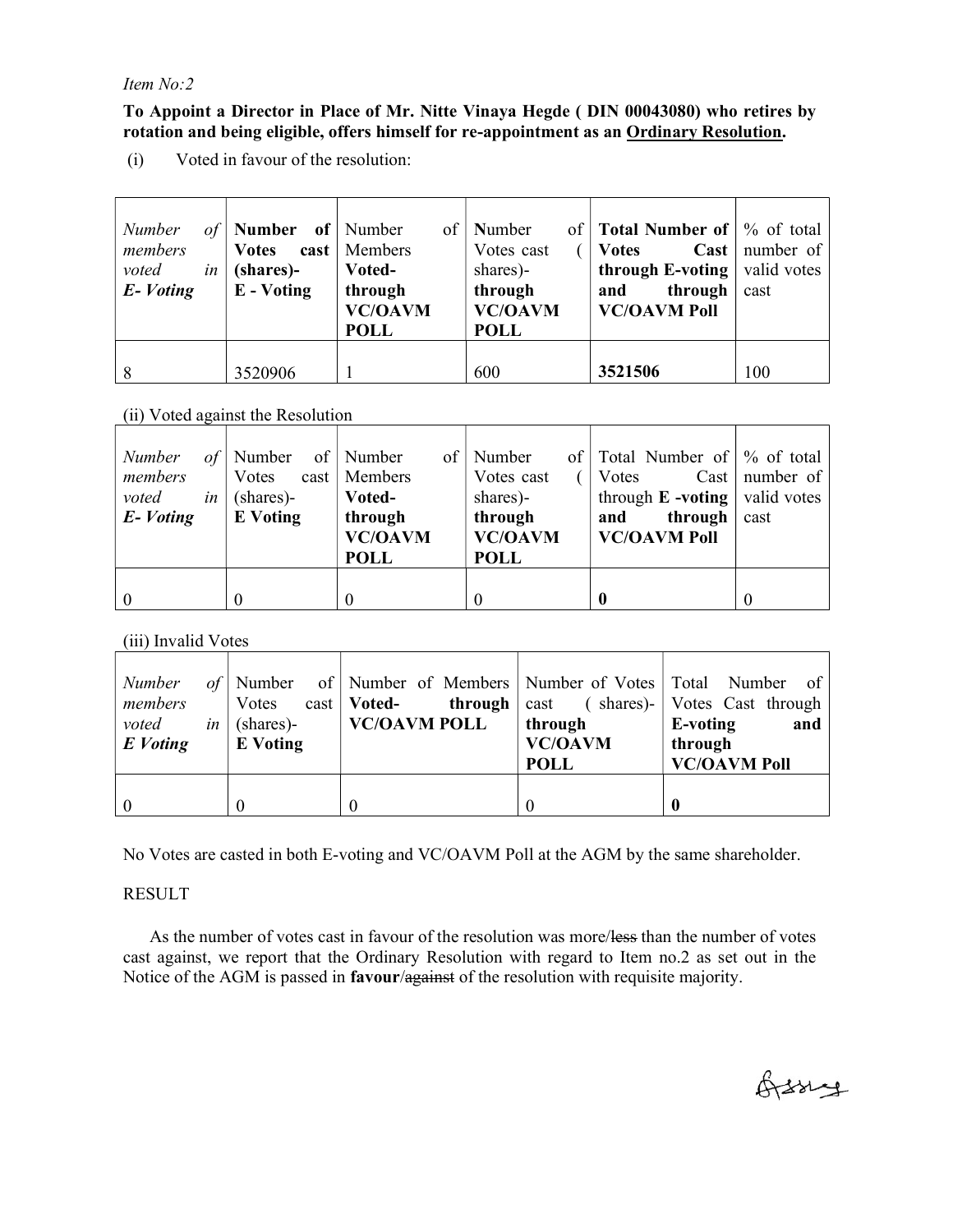Item No:3

#### To Appoint a Director in Place of Mr. Tonse Ramesh shenoy ( DIN 00053932) who retires by rotation and being eligible, offers himself for re-appointment as an Ordinary Resolution.

(i) Voted in favour of the resolution:

| Number   | οf | Number          | of   Number                               | of   Number<br>of <sub>1</sub> | Total Number of              | $\%$<br>of |
|----------|----|-----------------|-------------------------------------------|--------------------------------|------------------------------|------------|
| members  |    | Votes           | cast   Members <b>Voted-</b>   Votes cast |                                | Votes<br>Cast                | total      |
| voted    | in | (shares)-       | through                                   | shares)-                       | through $E$ -voting   number |            |
| E Voting |    | <b>E</b> Voting | <b>VC/OAVM</b>                            | through                        | through<br>and               | of valid   |
|          |    |                 | <b>POLL</b>                               | <b>VC/OAVM</b>                 | <b>VC/OAVM Poll</b>          | votes      |
|          |    |                 |                                           | <b>POLL</b>                    |                              | cast       |
|          |    |                 |                                           |                                |                              |            |
| 8        |    | 3520906         |                                           | 600                            | 3521506                      | 100        |

(ii) Voted against the Resolution

| <b>Number</b> | οf | Number          | of   Number                               | of   Number<br>$\ $ of $\ $ | Total Number of            | $\%$<br>of |
|---------------|----|-----------------|-------------------------------------------|-----------------------------|----------------------------|------------|
| members       |    | Votes           | cast   Members <b>Voted-</b>   Votes cast |                             | Votes Cast through   total |            |
| voted         | in | (shares)-       | through                                   | shares)-                    | E-voting<br>and $ $        | number     |
| E Voting      |    | <b>E</b> Voting | <b>VC/OAVM</b>                            | through                     | through                    | of valid   |
|               |    |                 | <b>POLL</b>                               | <b>VC/OAVM</b>              | <b>VC/OAVM Poll</b>        | votes      |
|               |    |                 |                                           | <b>POLL</b>                 |                            | cast       |
|               |    |                 |                                           |                             |                            |            |
|               |    |                 |                                           |                             |                            |            |

(iii) Invalid Votes

| <b>Number</b><br>members<br>voted<br>E Voting | $of$   Number<br>Votes<br><i>in</i> (shares)-<br>Voting | of   Number of Members   Number of Votes   Total Number of  <br>$\text{cast}$   <b>Voted</b> -<br>through  <br>$E$   VC/OAVM POLL | $($ shares)- $ $<br>cast<br>through<br><b>VC/OAVM</b><br><b>POLL</b> | Votes<br>Cast<br>through E-voting<br>through<br>and<br><b>VC/OAVM Poll</b> |
|-----------------------------------------------|---------------------------------------------------------|-----------------------------------------------------------------------------------------------------------------------------------|----------------------------------------------------------------------|----------------------------------------------------------------------------|
| $\overline{0}$                                |                                                         |                                                                                                                                   |                                                                      | $\mathbf 0$                                                                |

No Votes are casted in both E-voting and VC/OAVM Poll at the AGM by the same shareholder.

### RESULT

As the number of votes cast in favour of the resolution was more/less than the number of votes cast against, we report that the Ordinary Resolution with regard to Item no.3 as set out in the Notice of the AGM is passed in **favour/against** of the resolution with requisite majority.

Orssing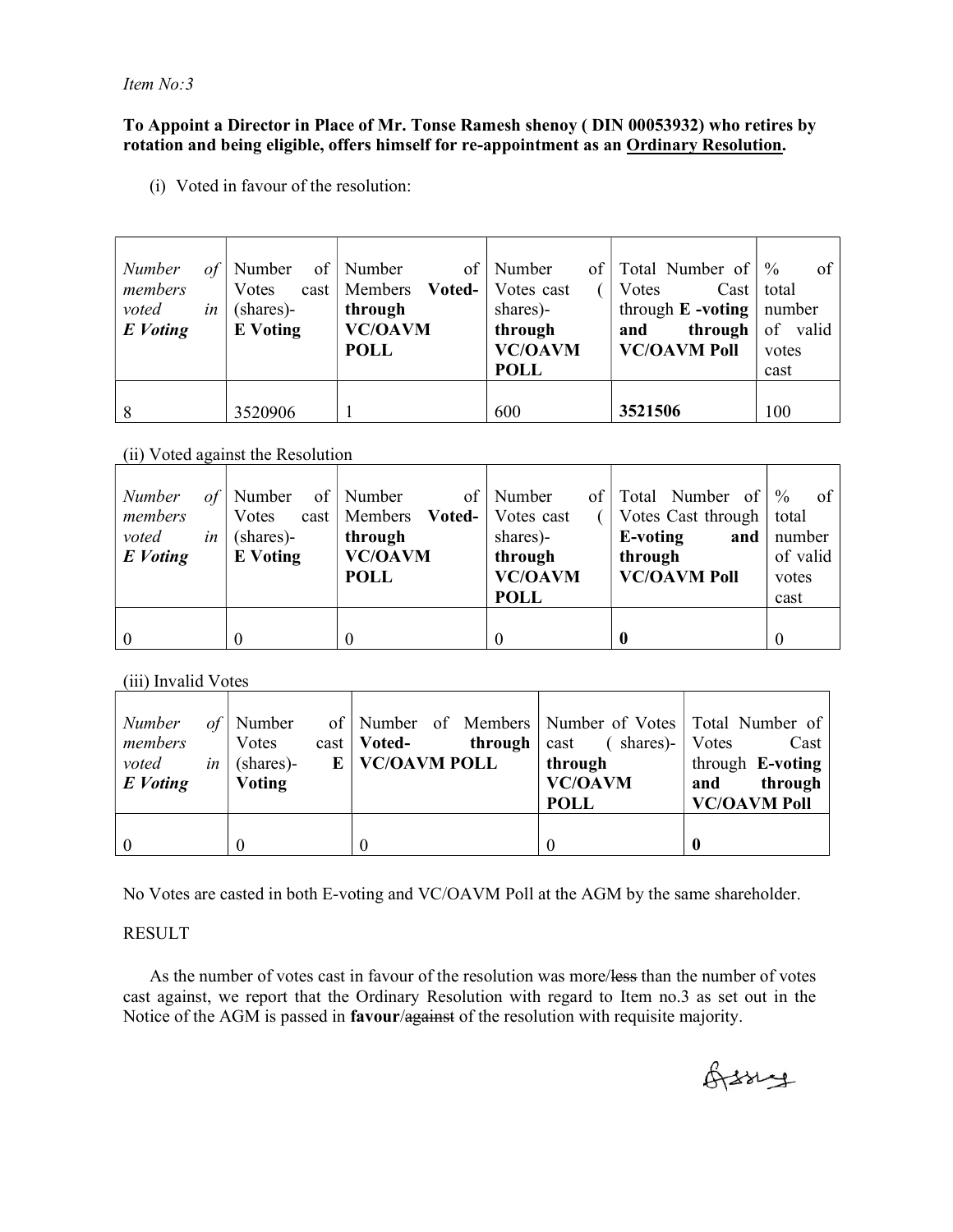### To Appoint a Director in place of Mr. Mangalore Raghava ( DIN 02596882), who retires by rotation and being eligible, offers himself for re-appointment as an Ordinary Resolution.

(i) Voted in favour of the resolution:

| Number<br>of<br>members        | $\vert$ of $\vert$<br>Number<br>Votes | of<br>Number<br>$cast \mid$ Members | Number<br>of  <br>Votes cast  | Total Number of<br>$\text{Cast}$<br>Votes | $\frac{0}{0}$<br>of<br>total |
|--------------------------------|---------------------------------------|-------------------------------------|-------------------------------|-------------------------------------------|------------------------------|
| voted<br>in<br><b>E</b> Voting | (shares)-<br><b>E</b> Voting          | Voted-<br>through                   | shares)-<br>through           | through $E$ -voting<br>through<br>and     | number<br>of valid           |
|                                |                                       | <b>VC/OAVM</b><br><b>POLL</b>       | <b>VC/OAVM</b><br><b>POLL</b> | <b>VC/OAVM Poll</b>                       | votes<br>cast                |
|                                | 3520906                               |                                     | 600                           | 3521506                                   | 100                          |

### (ii) Voted against the Resolution

| of<br>Number<br>members<br>voted<br>in<br>E Voting | Number<br>Votes<br>(shares)-<br><b>E</b> Voting | of   Number<br>of<br>cast   Members<br>Voted-<br>through<br><b>VC/OAVM</b><br><b>POLL</b> | Number<br>Votes cast<br>shares)-<br>through<br><b>VC/OAVM</b><br><b>POLL</b> | of   Total Number of  <br>Votes<br>$\text{Cast}$<br>through <b>E-voting</b> mumber<br>through $ $<br>and<br><b>VC/OAVM Poll</b> | of<br>$\frac{0}{0}$<br>total<br>of valid<br>votes<br>cast |
|----------------------------------------------------|-------------------------------------------------|-------------------------------------------------------------------------------------------|------------------------------------------------------------------------------|---------------------------------------------------------------------------------------------------------------------------------|-----------------------------------------------------------|
| $\theta$                                           |                                                 | $\cup$                                                                                    |                                                                              |                                                                                                                                 |                                                           |

### (iii) Invalid Votes

| Number<br>members<br>voted<br>E Voting | Votes cast   <b>Voted-</b><br><i>in</i> (shares)-<br><b>E</b> Voting | of Number of Number of Members Number of Votes Total Number of<br><b>VC/OAVM POLL</b> | through<br><b>VC/OAVM</b><br><b>POLL</b> | <b>through</b> $\vert$ cast (shares)- $\vert$ Votes Cast through<br>E-voting<br>and<br>through<br><b>VC/OAVM Poll</b> |
|----------------------------------------|----------------------------------------------------------------------|---------------------------------------------------------------------------------------|------------------------------------------|-----------------------------------------------------------------------------------------------------------------------|
|                                        |                                                                      |                                                                                       | 0                                        |                                                                                                                       |

No Votes are casted in both E-voting and VC/OAVM Poll at the AGM by the same shareholder.

## RESULT

As the number of votes cast in favour of the resolution was more/less than the number of votes cast against, we report that the Ordinary Resolution with regard to Item no.4 as set out in the Notice of the AGM is passed in **favour/against** of the resolution with requisite majority.

Orssig